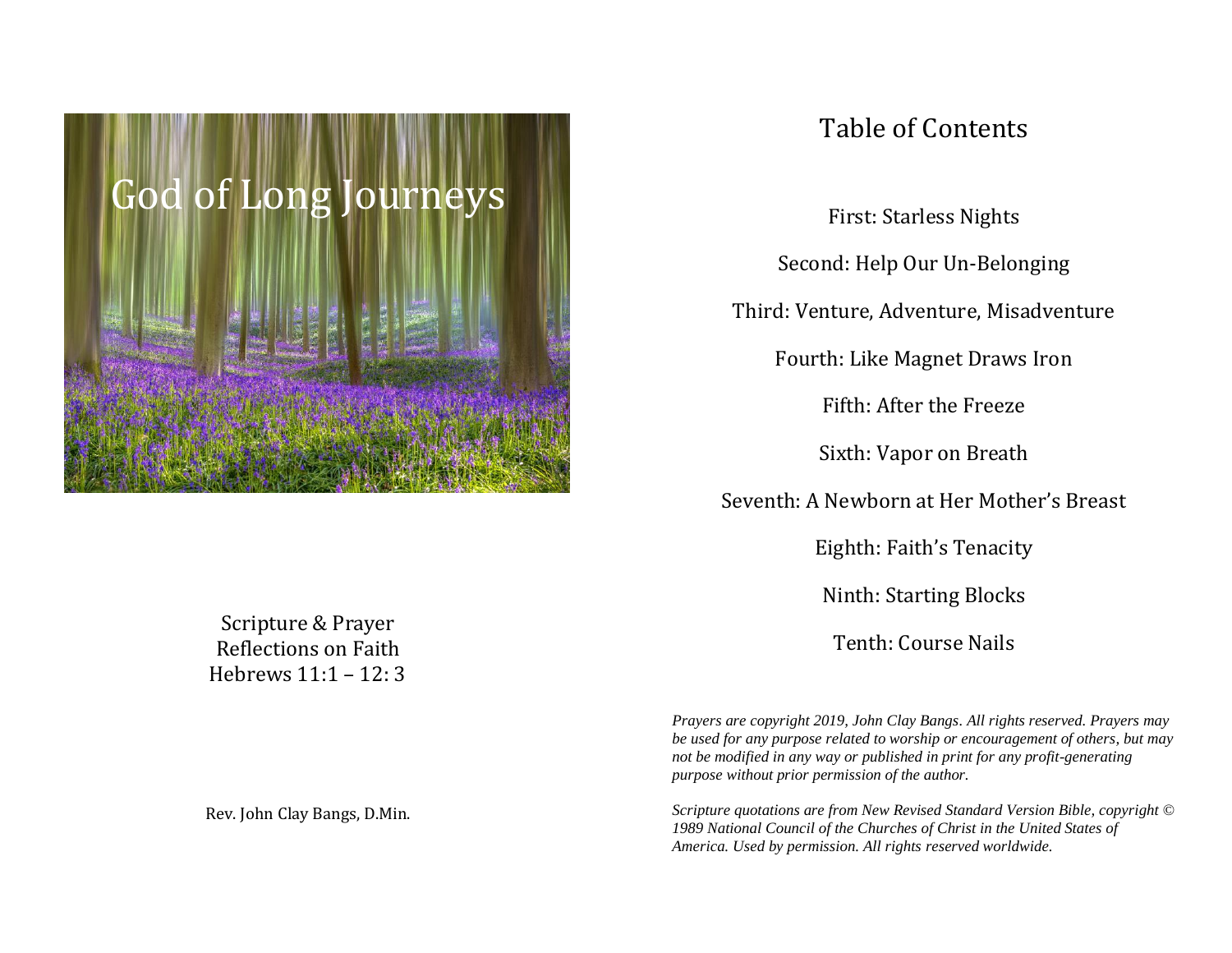# First: Starless Night



### Scripture

Now faith is the assurance of things hoped for, the conviction of things not seen. Indeed, by faith our ancestors received approval. By faith we understand that the worlds were prepared by the word of God, so that what is seen was made from things that are not visible.

– Hebrews 11:1-3 (NRSV)

### Prayer

*Creator God,* 

*You who spoke the galaxies that hang in the night sky, instill in us the capacity to hope and to live into our hopes to remain open to assurance in the midst of ambiguity and disruption.*

*Allow us to rest in trust that you hold our unseen futures in your hands, and that you speak the ongoing-ness of our journeys in the same way you spoke their beginnings.* 

*When we are feeling our way through starless nights, we know that your light is within us and around us, and will reveal itself with the certain-coming dawn.* 

*Convince us that you are present to us in the middle of our uncertainties, and assure us of your kindness when we can't muster hope. -Amen*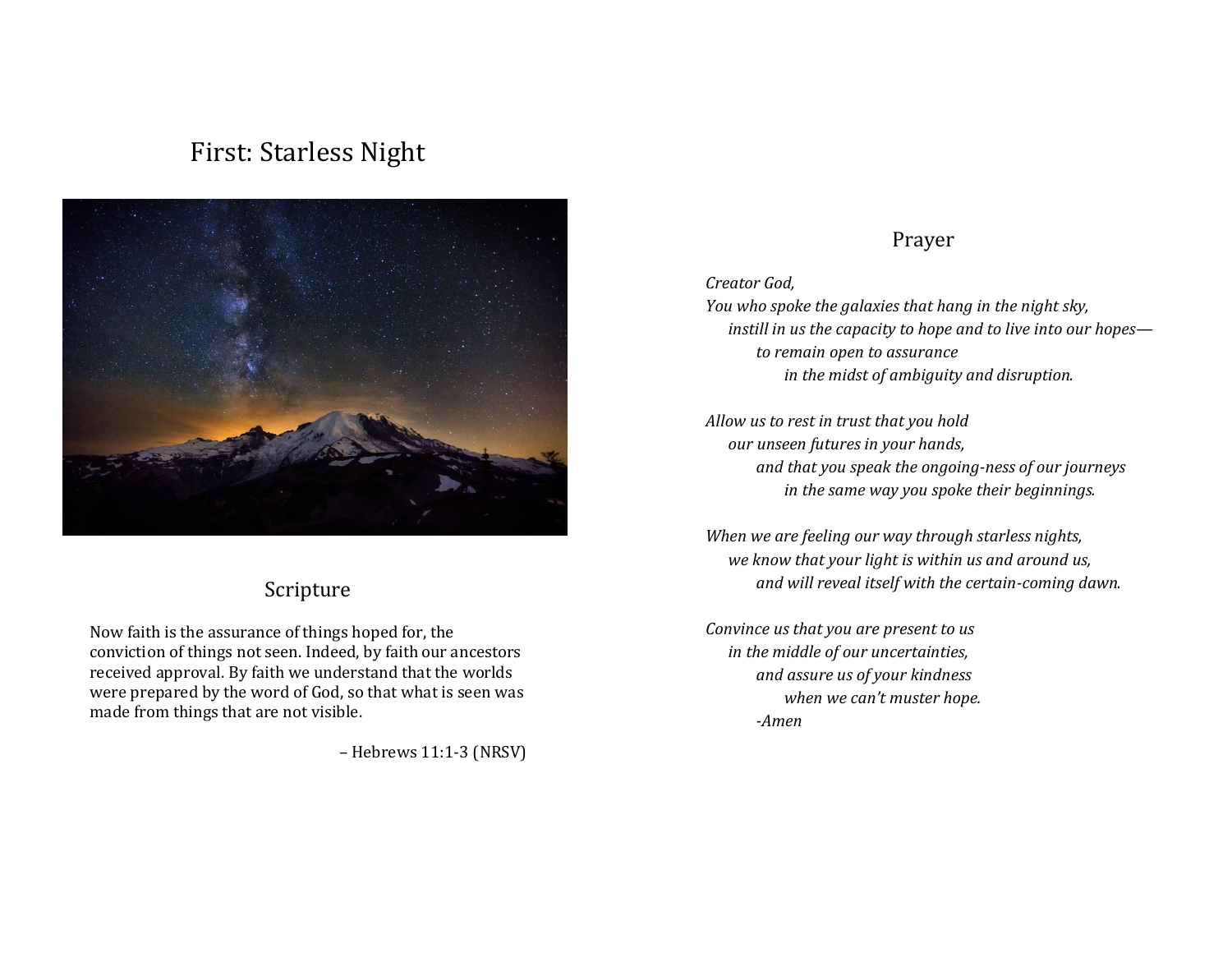# Second: Help Our Un-Belonging

### Scripture

By faith Abel offered to God a more acceptable sacrifice than Cain's. Through this he received approval as righteous, God himself giving approval to his gifts; he died, but through his faith he still speaks.By faith Enoch was taken so that he did not experience death; and "he was not found, because God had taken him." For it was attested before he was taken away that "he had pleased God." And without faith it is impossible to please God, for whoever would approach him must believe that he exists and that he rewards those who seek him. By faith Noah, warned by God about events as yet unseen, respected the warning and built an ark to save his household; by this he condemned the world and became an heir to the righteousness that is in accordance with faith.

– Hebrews 11:4-7(NRSV)



### Prayer

*Living God, You who measures our motives, Who bears us beyond death, and who rouses us to redemptive action in the world;* 

#### *Grant the gift of faith.*

*Let our knowing of you transcend knowledge opening into a way of being deeply welcoming of your dwelling presence with and within us.*

*Expectant of eternity, may we find you pleased. Inspire in us fidelity and deepest allegiance to you.* 

*Teach us to live in the tension between courage and obedience boldness and surrender.*

*We believe. Help our unbelief.* 

*We belong to you. Help our un-belonging.*

*Let our belief and our belonging be received as righteousness.*

*Make us yours: heart, soul, mind, and strength.* 

*Grant the gift of faith. -Amen*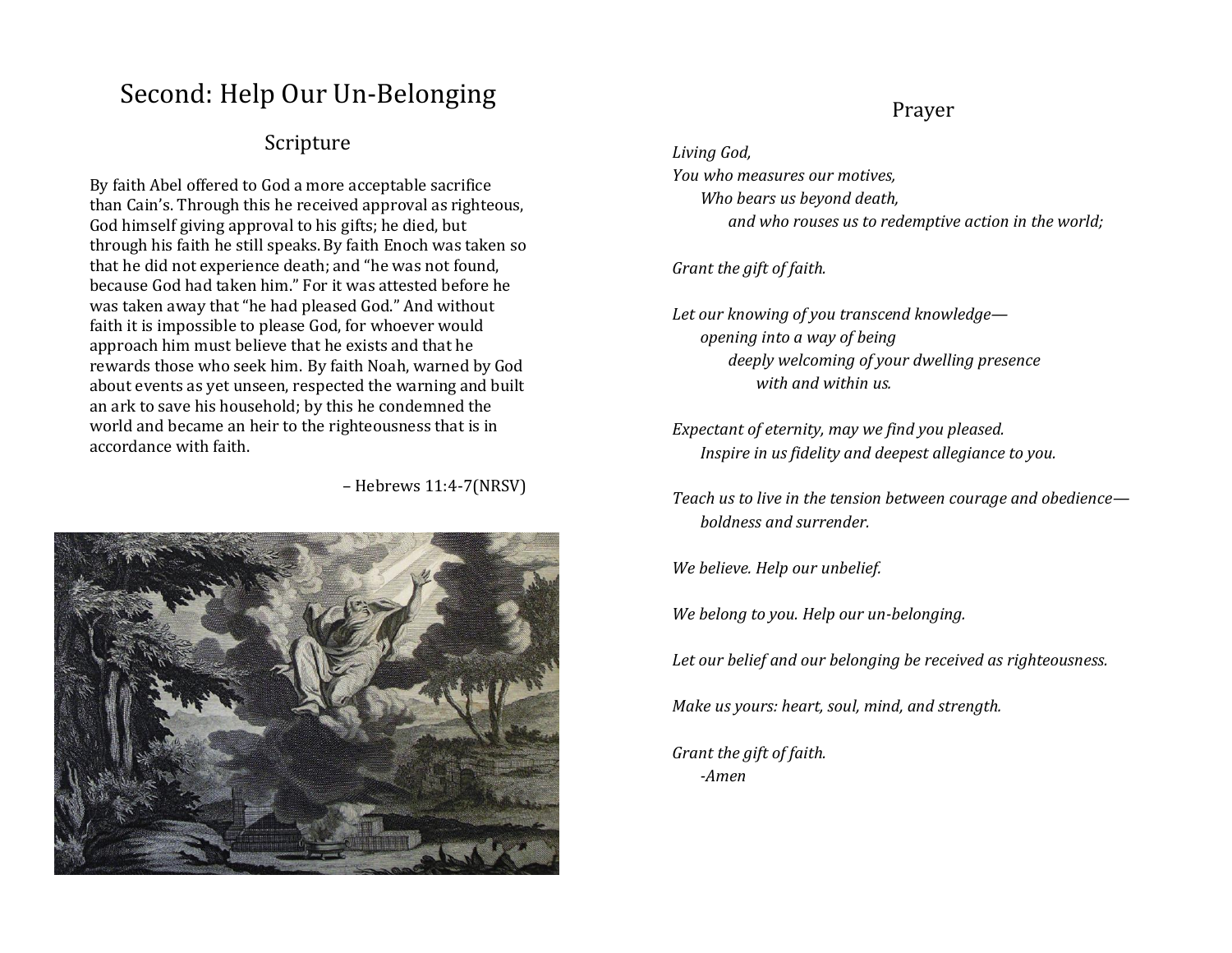## Third: Venture, Adventure, Misadventure



### Scripture

By faith Abraham obeyed when he was called to set out for a place that he was to receive as an inheritance; and he set out, not knowing where he was going. By faith he stayed for a time in the land he had been promised, as in a foreign land, living in tents, as did Isaac and Jacob, who were heirs with him of the same promise. For he looked forward to the city that has foundations, whose architect and builder is God.

By faith he received power of procreation, even though he was too old—and Sarah herself was barren because he considered him faithful who had promised. Therefore from one person, and this one as good as dead, descendants were born, "as many as the stars of heaven and as the innumerable grains of sand by the seashore."

– Hebrews 11:8-12 (NRSV)

### Prayer

*God of Sarai and Abram, spark in me—in us—a faith like theirs, a faith with a listening posture. Beckon me—us—to hear, to attend to your invitation and to act. Call to me—to us—to set out, to respond to your whisper and to embark on divinely-initiated ventures. Steady me—steady us—to remain in those ventures, even as things go awry, and venture becomes adventure, then mis-adventure. Let your promise resound to me—to us through generations, as co-heirs and co-adventurers with Sarai, and Abram, with Rebecca and Isaac. Keep my eyes—our eyes—always forward, even on those days when we are as good as dead. By all of this, grant me—grant us—mature names, Sarahs and Abrahams, growing us by faith into that which you have envisioned from that first beckoning. -Amen*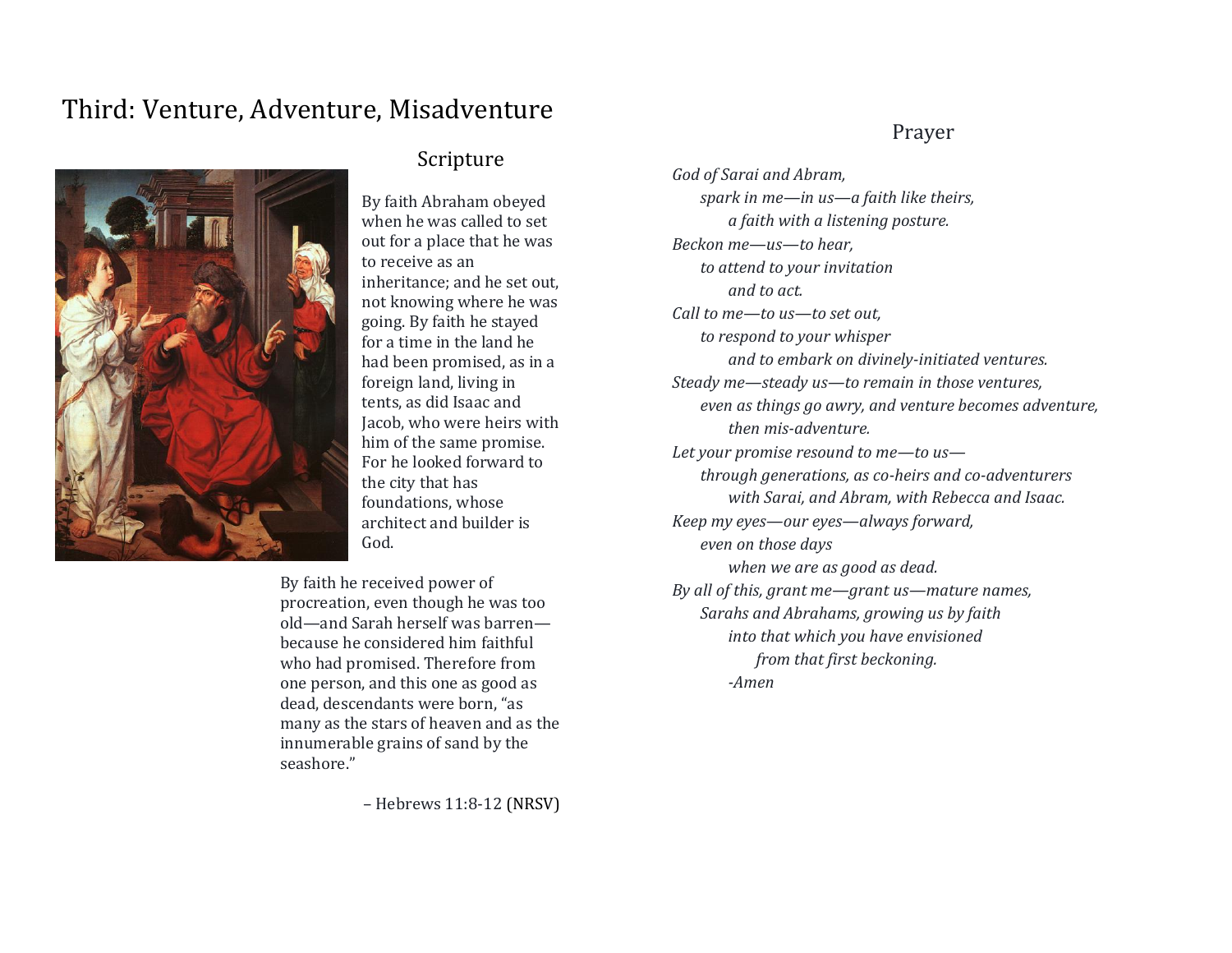### Fourth: Like Magnet Draws Iron

### Scripture

All of these died in faith without having received the promises, but from a distance they saw and greeted them. They confessed that they were strangers and foreigners on the earth, for people who speak in this way make it clear that they are seeking a homeland. If they had been thinking of the land that they had left behind, they would have had opportunity to return. But as it is, they desire a better country, that is, a heavenly one. Therefore God is not ashamed to be called their God; indeed, he has prepared a city for them.

– Hebrews 11:13-16 (NRSV)



#### Prayer

*God of Beyond, Your promises echo from over the hills, calling us to a place we cannot now go; Yet we feel them drawing us forward, like magnet draws iron.*

*No bus can transport us there, and no jet can fly us over the crests of those mountains; Yet, somehow we know we have a home where fire warms hearth and all is right and good.*

*Here we receive those promises in part; We know warmth and goodness; And we know chill and cruelty: Unfulfilled hope—desires that never see earthly light.*

*Grant us the nobility of faith: vision that transcends the barrier; And that fixes our eyes beyond the timeline of human lifespan.*

*May we glimpse the homeland city you have prepared as gift for those who, by faith, are yours. -Amen*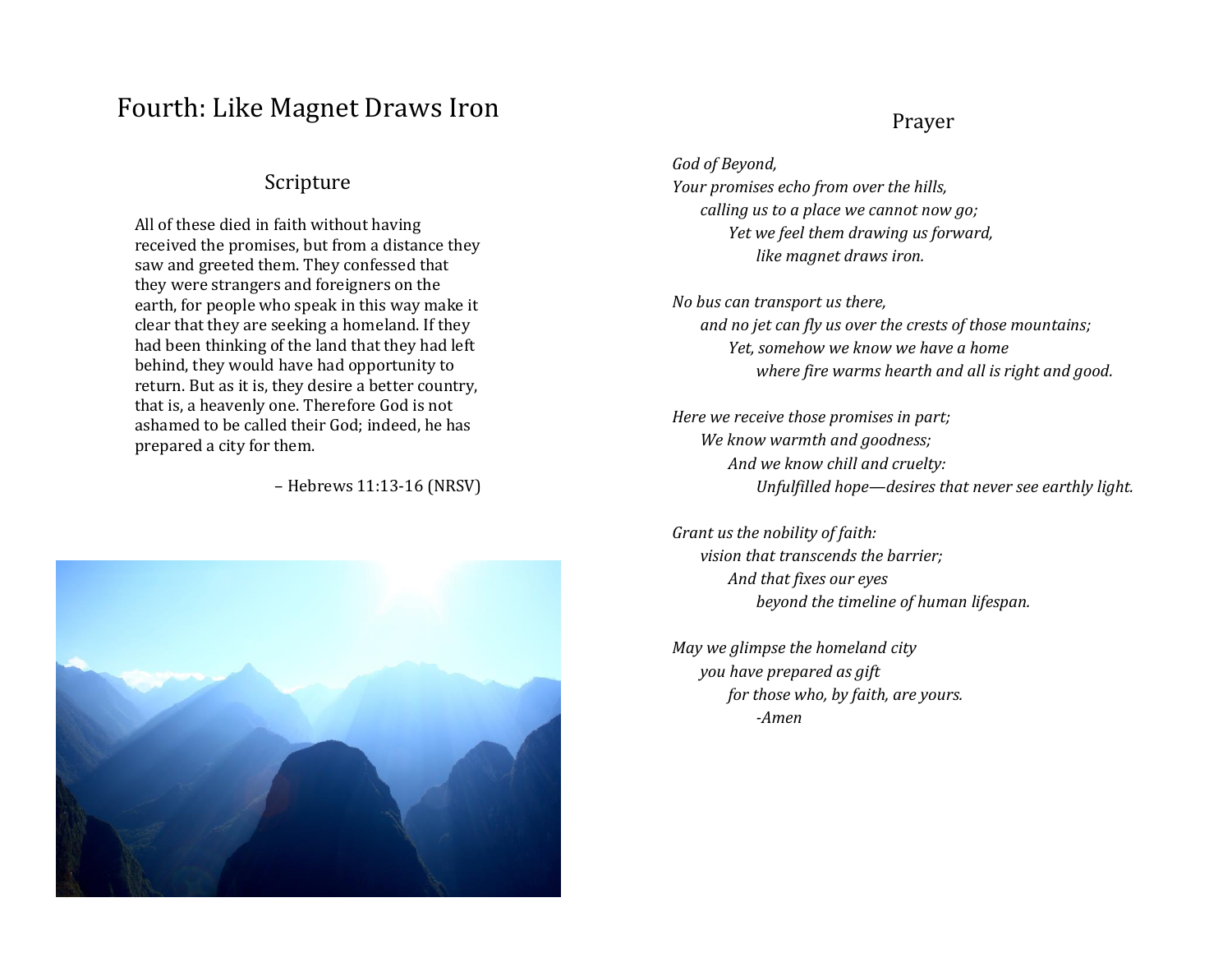### Fifth: After the Freeze

### Scripture

By faith Abraham, when put to the test, offered up Isaac. He who had received the promises was ready to offer up his only son, of whom he had been told, "It is through Isaac that descendants shall be named for you." He considered the fact that God is able even to raise someone from the dead—and figuratively speaking, he did receive him back. By faith Isaac invoked blessings for the future on Jacob and Esau. By faith Jacob, when dying, blessed each of the sons of Joseph, "bowing in worship over the top of his staff." By faith Joseph, at the end of his life, made mention of the exodus of the Israelites and gave instructions about his burial.

– Hebrews 11:17-22 (NRSV)

### Prayer

*God who tests faith, How are we to bring our Isaac-offerings to you? You have granted us seeds of promise-fulfillment; Tiny spores of hope. Where can we find courage to bury them in dark earth? They are all we have.*

*Yet after the freeze, delicate sprouts break hard ground. Seeds of promise raise stems and open leaves, Then our gardens are bursting with fruit.*

*God who raises the dead, May we become wizened with age, Bowing in worship over the tops of our staffs, Speaking forth generations of faithful progeny: Ours and yours. -Amen*

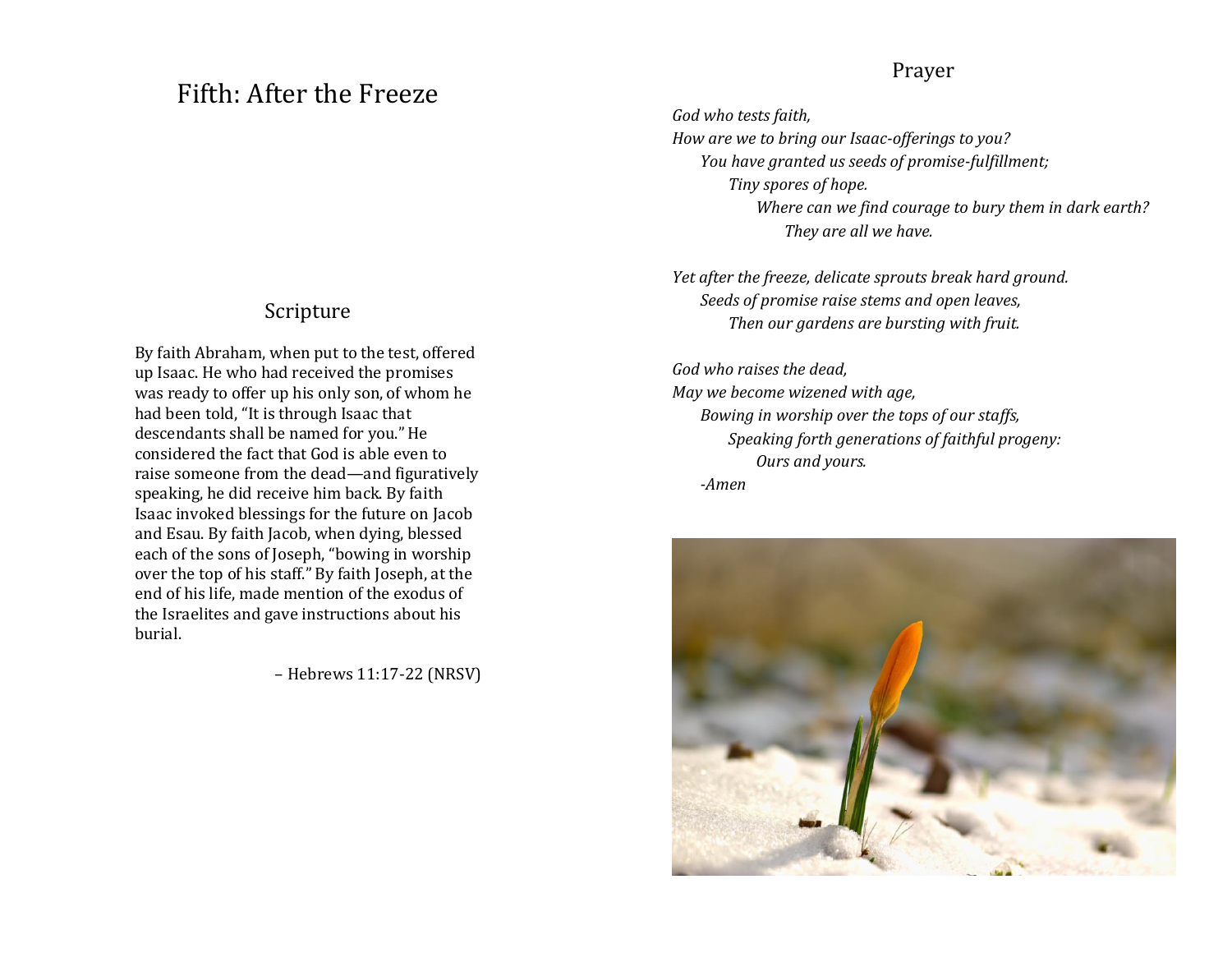### Sixth: Vapor on Breath

#### Scripture

By faith Moses was hidden by his parents for three months after his birth, because they saw that the child was beautiful; and they were not afraid of the king's edict. By faith Moses, when he was grown up, refused to be called a son of Pharaoh's daughter, choosing rather to share illtreatment with the people of God than to enjoy the fleeting pleasures of sin. He considered abuse suffered for the Christto be greater wealth than the treasures of Egypt, for he was looking ahead to the reward. By faith he left Egypt, unafraid of the king's anger; for he persevered as though he saw him who is invisible. By faith he kept the Passover and the sprinkling of blood, so that the destroyer of the firstborn would not touch the firstborn of Israel.

– Hebrews 11:23-28 (NRSV)



### Prayer

*God of the commonplace, May we be moved by the splendor of daily things: The beauty of children, Loyalty, family, and love*

*May the brilliance of the hidden distract us entirely From magnificent pursuits Like luxury, fame, and wealth*

*May fear vanish as vapor on breath In light of your vision Future drawing us forth*

*Even terror of loss or dread obscurity May it flee as we set out Refusing to sell out On holy journeys to the ordinary. -Amen*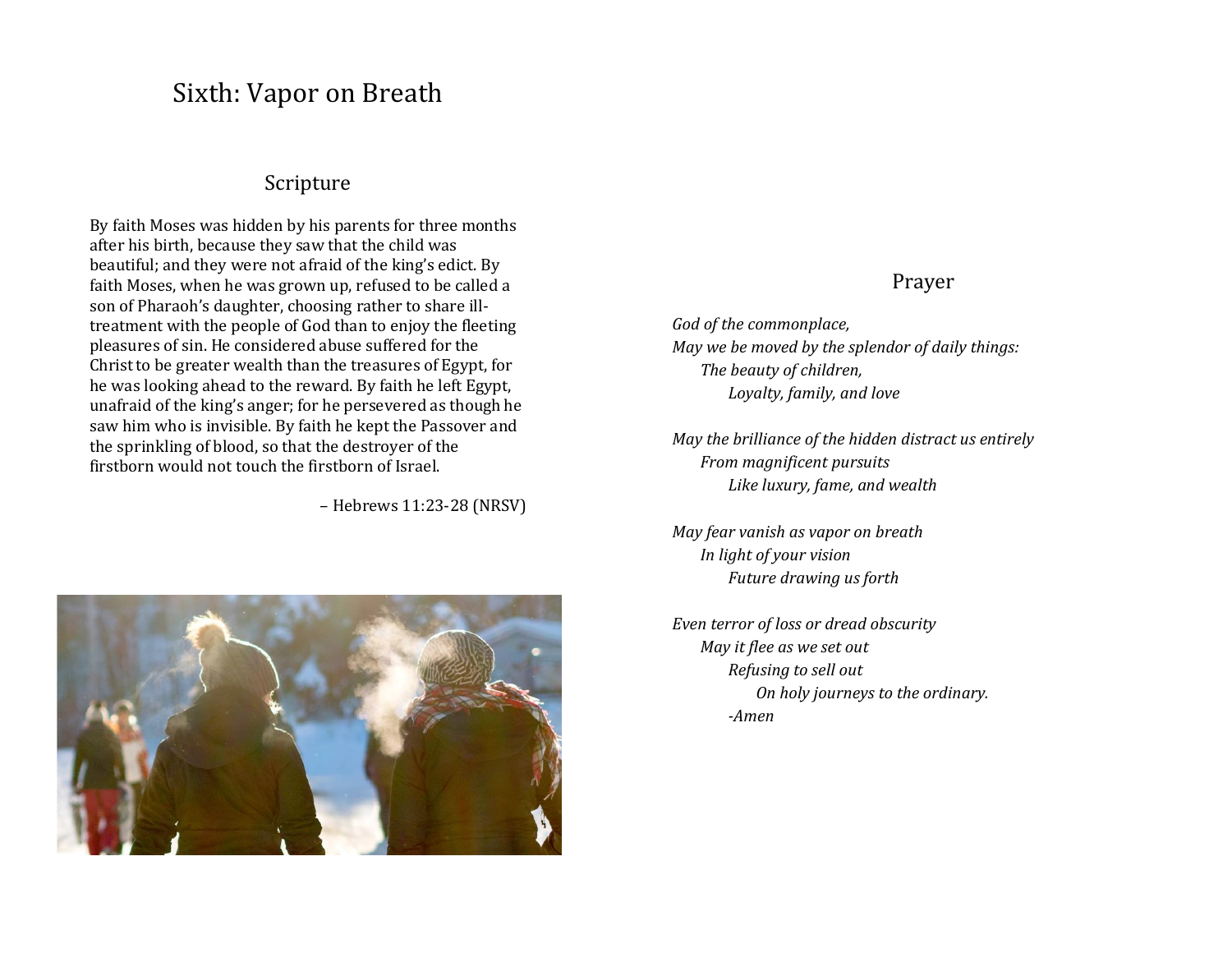## Seventh: Newborn at Mother's Breast

### Scripture

By faith the people passed through the Red Sea as if it were dry land, but when the Egyptians attempted to do so they were drowned. By faith the walls of Jericho fell after they had been encircled for seven days. By faith Rahab the prostitute did not perish with those who were disobedient, because she had received the spies in peace.

– Hebrews 11:29-31 (NRSV)



#### Prayer

*Inspiration of Rahab and Joshua, May our loyalty to you motivate in us bold courage; Not for our own feats of power, But to believe with others for yours. We confess that our lack of trust makes us timid, And our timidity is catching.*

*May we cling to you as a newborn at her mother's breast, In wavering confidence we seek other streams, Yet you are the only source of true nurturance.*

*You are God of the unlikely Your rescuing heart beyond imagining*

*We muster the nerve to turn to you in need Hoping that perhaps You might respond in power On our behalf. -Amen*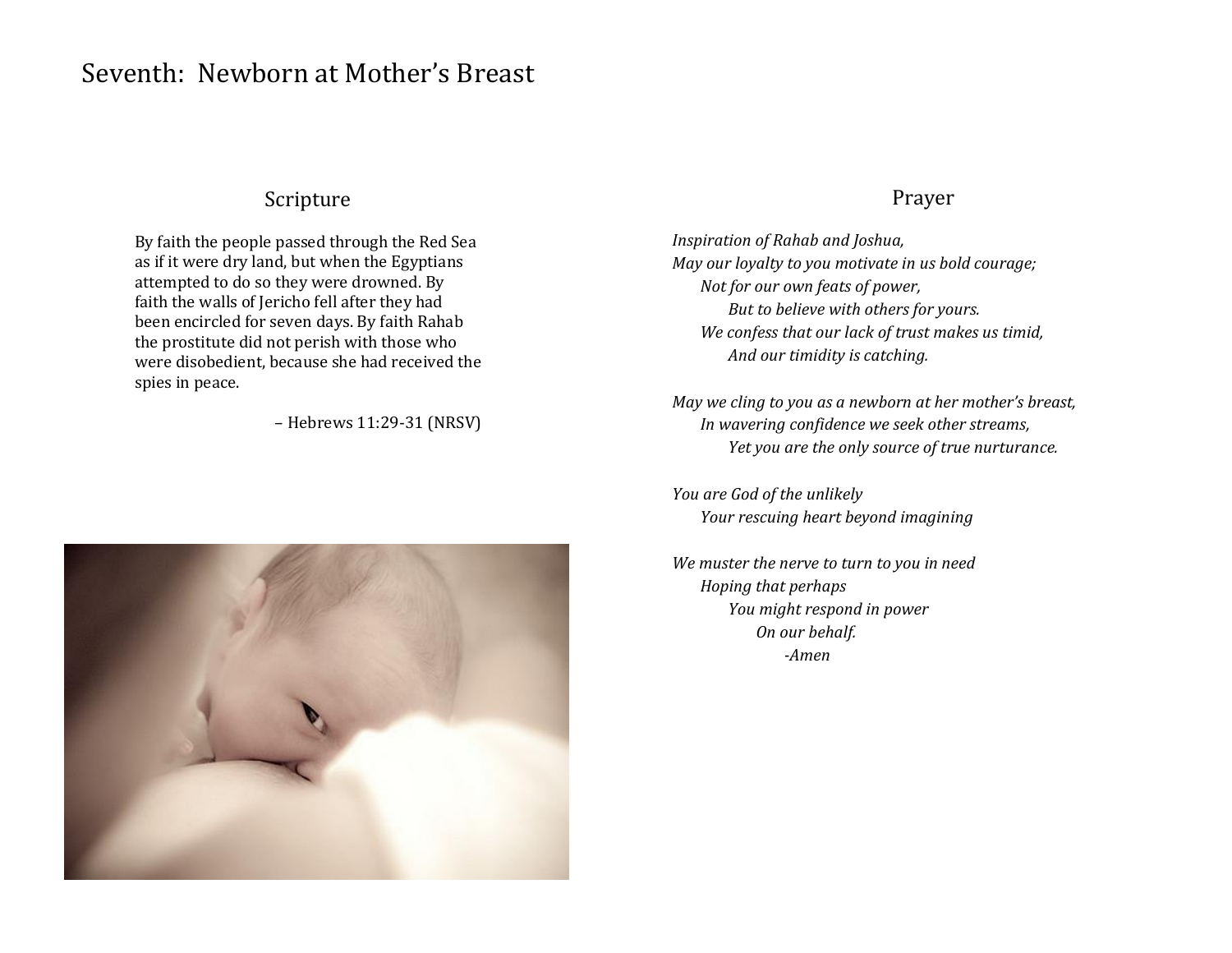# Eighth: Faith's Tenacity



Scripture

And what more should I say? For time would fail me to tell of Gideon, Barak, Samson, Jephthah, of David and Samuel and the prophets—who through faith conquered kingdoms, administered justice, obtained promises, shut the mouths of lions, quenched raging fire, escaped the edge of the sword, won strength out of weakness, became mighty in war, put foreign armies to flight. Women received their dead by resurrection. Others were tortured, refusing to accept release, in order to obtain a better resurrection. Others suffered mocking and flogging, and even chains and imprisonment. They were stoned to death, they were sawn in two, they were killed by the sword; they went about in skins of sheep and goats, destitute, persecuted, tormented—of whom the world was not worthy. They wandered in deserts and mountains, and in caves and holes in the ground.

– Hebrews 11:32-38 (NRSV)

### Prayer

*God of Long Journeys, Grant us faith's courage to take first steps; Not knowing whether we will lead armies or be tortured;*

*Rule courtrooms or be mocked and flogged.*

*Grant us faith's perspective to stay on the path; Whether promise fulfilled or stalled out in poverty; Daring escape or imprisoned in cells.*

*It matters not if we are valiant heroes or forgotten in exile:*

*Grant us faith's tenacity to press on; Holding your vision in our hearts; and seeing it through; In honor of those—becoming those of whom the world is not worthy. -Amen*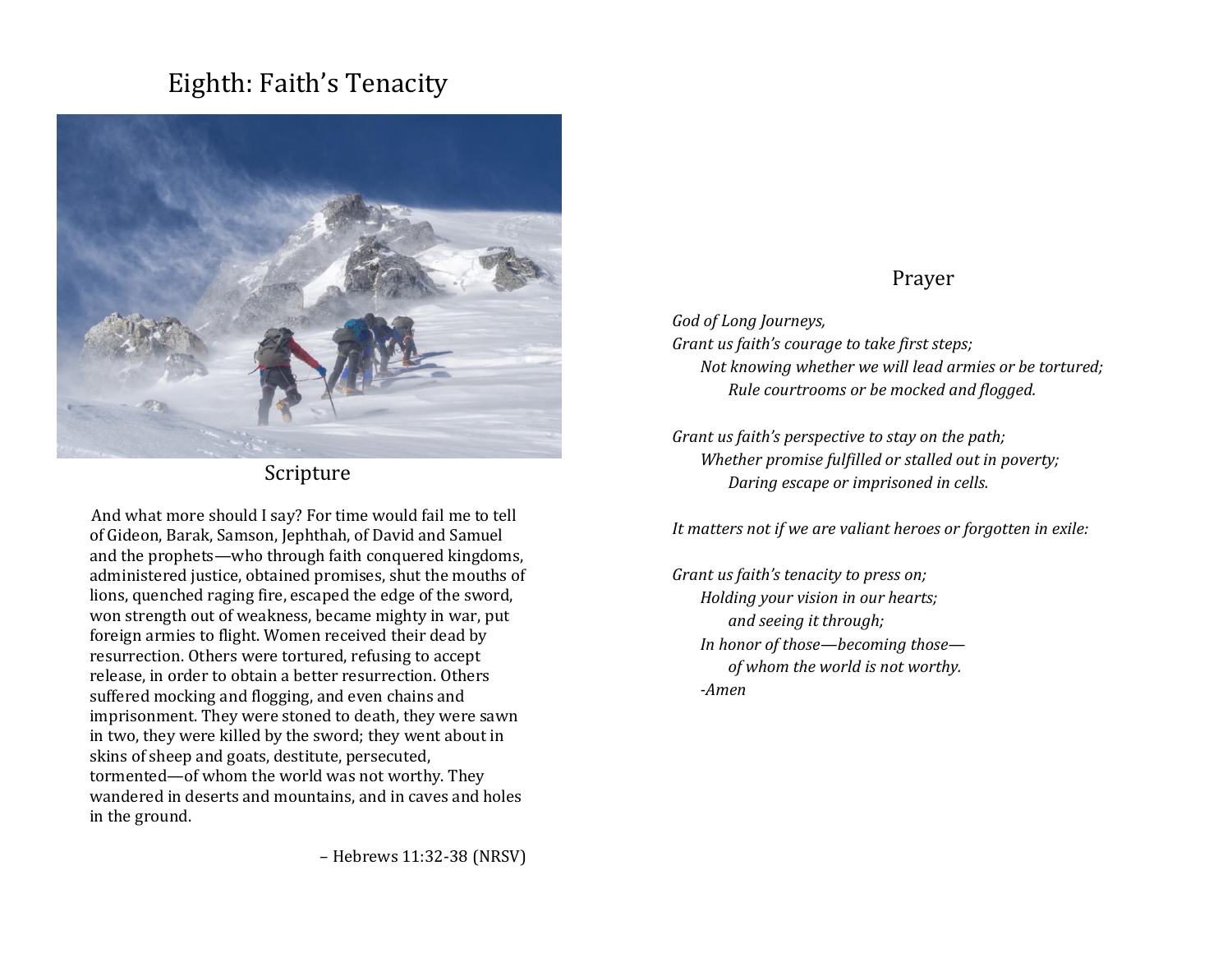### Ninth: Starting Blocks

### Scripture

Yet all these, though they were commended for their faith, did not receive what was promised, since God had provided something better so that they would not, apart from us, be made perfect. Therefore, since we are surrounded by so great a cloud of witnesses, let us also lay aside every weight and the sin that clings so closely, and let us run with perseverance the race that is set before us, looking to Jesus the pioneer and perfecter of our faith, who for the sake ofthe joy that was set before him endured the cross, disregarding its shame, and has taken his seat at the right hand of the throne of God.

– Hebrews 11:39 - 12:2 (NRSV)

#### Prayer

*God of the Race, So many have pressed feet into starting blocks before us; Awaiting their turn to run; Then bore batons for their piece in the great relay. Now we feel the wood in our grasp; And run with hearts engaged. We have shed our pounds, and found our shoes, Training for fives and tens and halfs; Bleachers full around us with faith's grand athletes Cheering us on and calling us forth Fix our eyes, we pray, on Jesus The one who laid out the course of faith And, for the joy set before him, broke the finish-line tape, Enduring cross, disregarding shame. Grant us endurance, Though our legs pound, our muscles cry out, and we pour off sweat, To finish the race as he did. -Amen*